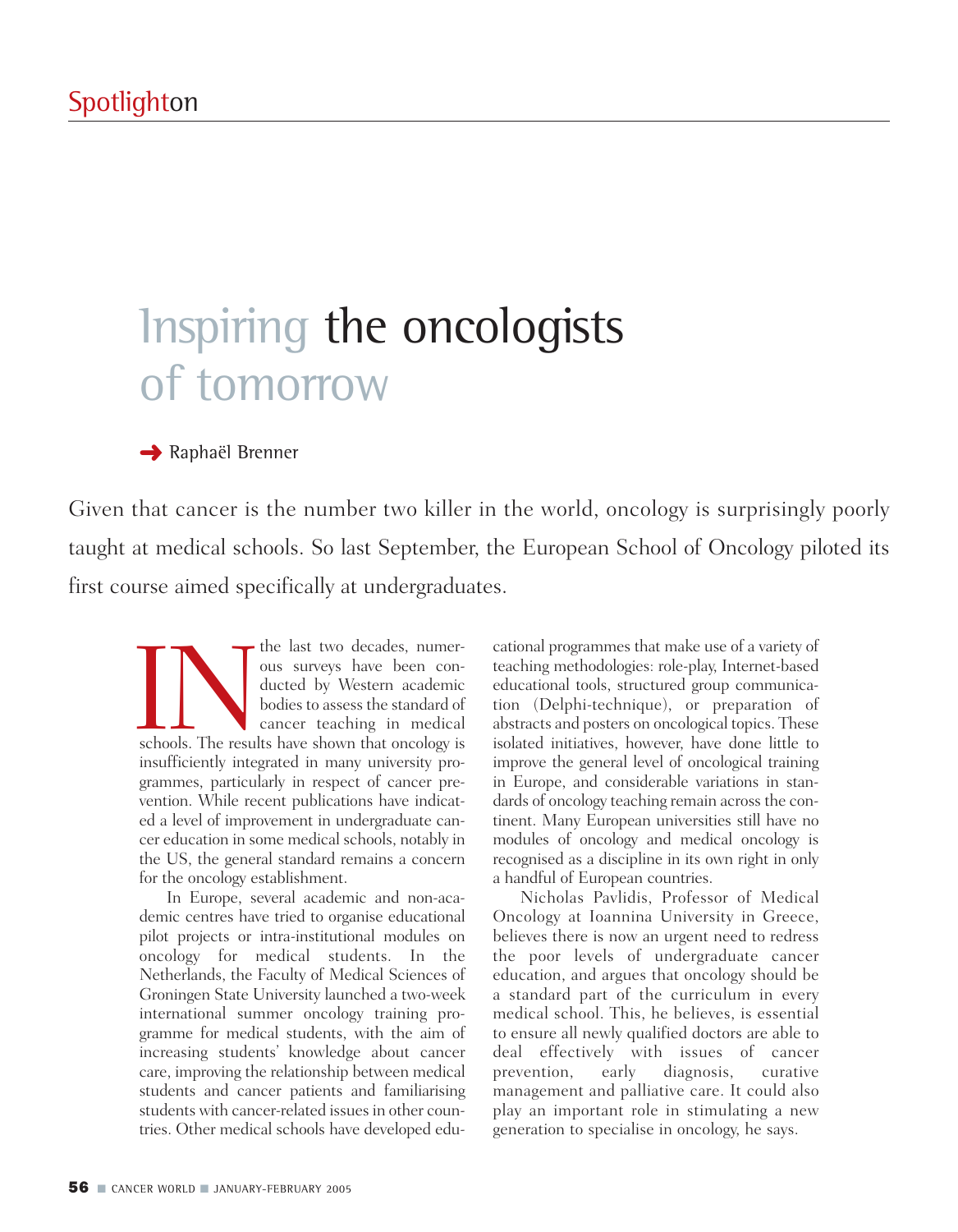### **Spotlighton**